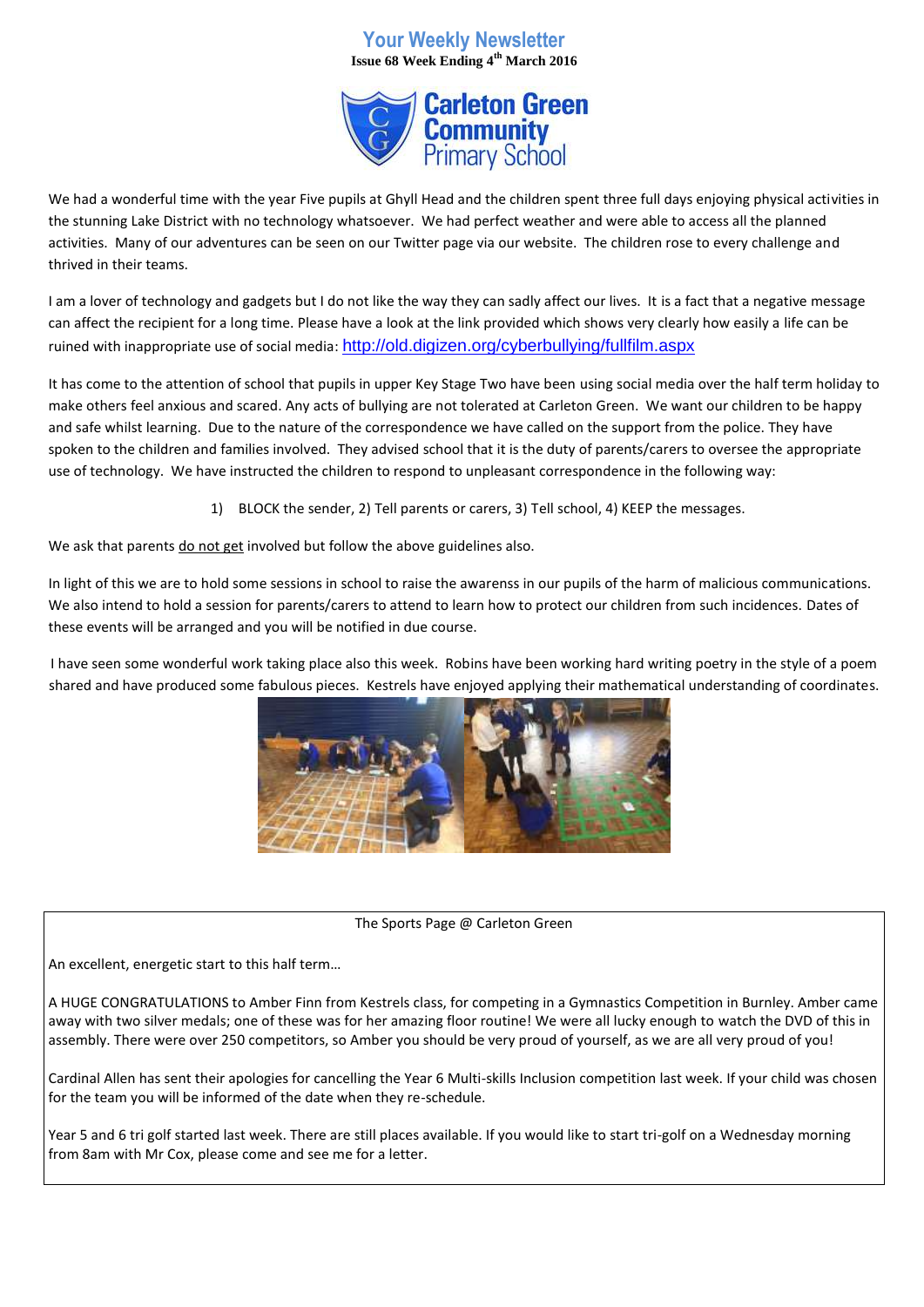Year 1 and 2 started playground games this week. There are a few places still available. If you would like to start playground games on a Wednesday after school with Miss Clarkson, please come and see me for a letter.

Year 5 and 6 tag-rugby training has started this week on a Wednesday and Thursday lunch time. Phil was delighted with how well the first training sessions went, well done to everyone who attended this week!

*Please remember to wear warm and suitable clothing and footwear for clubs!*

**Sports Relief** is back! **Friday 18th March 2016**! This years' sports relief at Carleton Green is about raising awareness of the importance of sport and being healthy, spend the day being energetic and to raise as much money as possible for people less fortunate than us. The money we raise will go to helping people living tough lives in the UK and across the world. Your child is welcome to come to school dressed in their own sports clothes (dance wear, gymnastics leotards, football teams kits, horse-riding attire etc) If your child isn't part of a team or club outside of school, they are welcome to come as their favourite sports person or in any sportswear (football kits, tracksuits, joggers etc.) *Please wear trainers and bring spare footwear!* We are suggesting a £1 donation from the children.

I will begin my morning dance-a-thon by opening the doors at 8:15am for party dancing. Children are welcome to come to school from 8:15am to join me in the hall. During the morning I will be leading the Dance-a-thon/Wake and Shake for each class. Each class will spend 20minutes in the hall dancing away and warming up ready for…their MILE run/walk/jog/skip. Children will then take to field to complete their mile along with Mrs Crooks supporting them. Children will then cool down and stretch with Miss Kitt. Your child will have brought a sponsor form home with them today. This is for the children to collect sponsors for their energetic Sports Relief day. Please can all sponsor forms and monies be brought into school on the day of Sports Relief, many thanks! During the day the children in their classes will be learning about where their money they have raised will go and the benefits of it. Anyone who would like to sponsor me 30p for dancing all morning there will be a pot in the hall; all proceeds raised will go to Sports Relief!!

Thank you very much in advance for supporting this great cause! We are looking forward to a very energetic day! Good luck everyone and I know you will do yourselves proud!

Active Kids is back! We have until 3<sup>rd</sup> May to collect as many Sainsbury's vouchers to help get sports and cooking equipment for school. Let's see how many vouchers we can collect this year and what amazing new equipment we can buy for school! Find out more a[t https://activekids.sainsburys.co.uk/](https://activekids.sainsburys.co.uk/)

I cannot thank you enough for all the amazing photographs you have emailed me and sent into me. It is fantastic to see how active and healthy you all are in very different ways. Please continue to send these in for them to be displayed in school. These are to be no bigger than 6 x 4 inch and to be sent to **MISS HOWARTH.** If you would prefer to email them, please send them to; [r.howarth@carletongreen.lancs.sch.uk](mailto:r.howarth@carletongreen.lancs.sch.uk)

Kind Regards,

Miss Howarth PE and SSP Co-Ordinator

**Mother's Day**. A letter has gone out to invite Mums to come to school on the 11<sup>th</sup> March in the afternoon to have tea or coffee with their child and enjoy a fun cake decorating session. As outlined in the letter tickets are £3.00 each and include 2 cakes for children to decorate, tea or coffee and a gift for each Mum. Grandparents and Dads are also welcome at an additional charge of £3.00 each. There will also be a raffle held during each session. You have been asked to return the slip below to school if you require tickets and indicate your preferred time. This is a popular event so please don't wait to prevent disappointment.

We have noticed an increasing number of children being taken out of school during the school day. Please can you endeavour to make appointments for dental visits to outside of the school hours?

## Dates to note

*(this list is by no means exhaustive so please keep looking for additional events and information)* Sunday  $6^{th}$  March – Mother's Day

Monday 7<sup>th</sup> March - Year 2 Parents meeting for 2016 SATs arrangements from 15.45

Friday  $11<sup>th</sup>$  March – Mother's Day cake decorating afternoon.

Tuesday 15<sup>th</sup> March – Robins Class Assembly 15:00

**Tuesday 15th and Thursday 17th March 16:00 – 19:00 – Parents' Evenings for Years 1-6 with mid-term reports**.